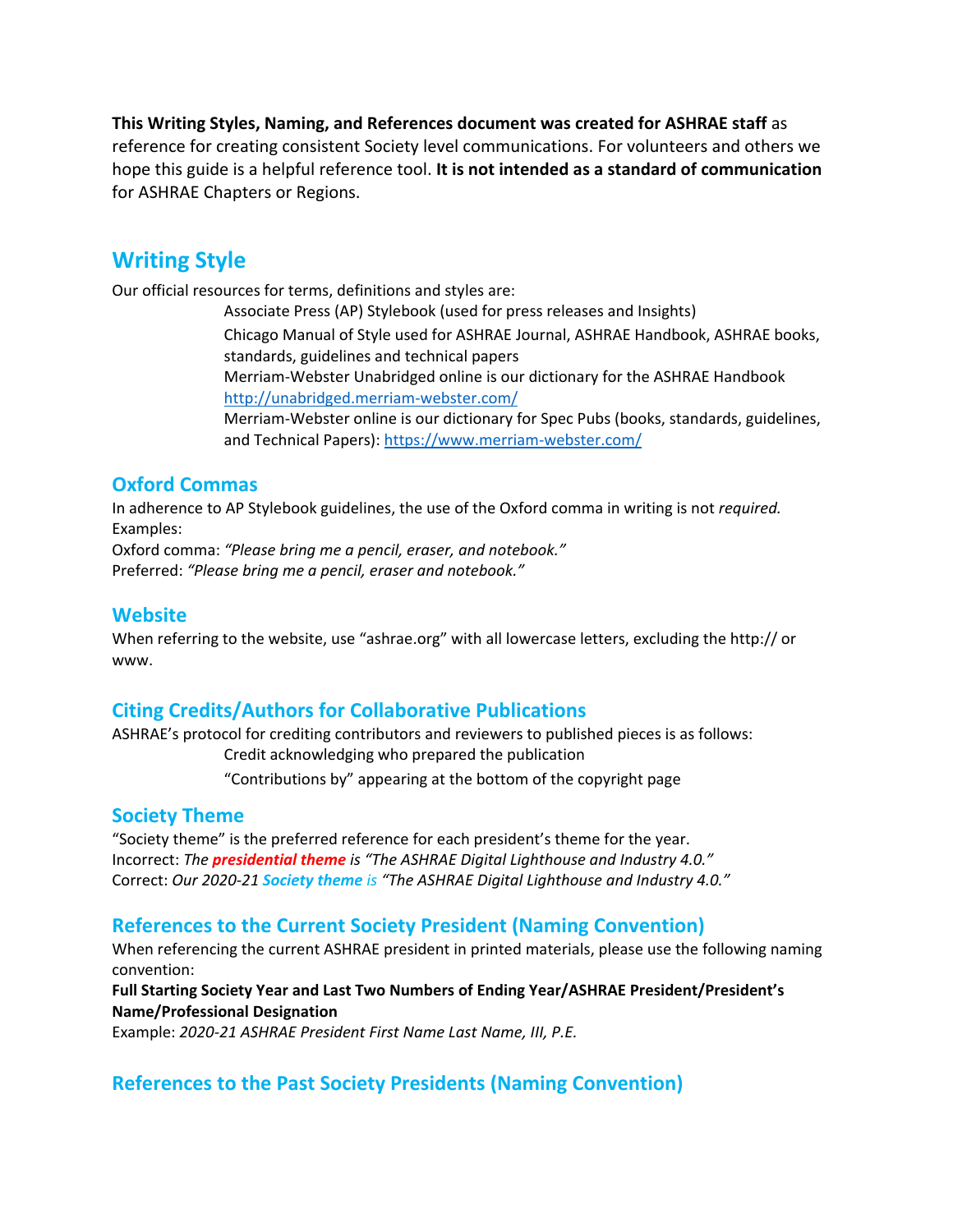When referencing a past ASHRAE president in printed materials, please use the following naming convention:

**Society Year Served/ASHRAE Presidential Member/Past President's Name/Professional Designation**  Example: *2019-20 ASHRAE Presidential Member Darryl K. Boyce, P.Eng.* 

# **Member Designations (Naming Convention)**

When referencing members holding ASHRAE designations in printed materials, please use the following naming conventions:

> Member ASHRAE Fellow ASHRAE Fellow Life ASHRAE Life Member ASHRAE - ASHRAE members who have completed 30 years of continuous membership and have reached age 65 are automatically members of Life Members Club. Presidential Member – ASHRAE members who have served the Society as president.

*In some instance, two or even three member designation may apply: ex. - Presidential Fellow Life Member* 

# **Certification**

ASHRAE certification designations should be listed after certificant names in ASHRAE print and electronic media pieces which also cite the P.E., P.Eng. and Ph.D. designations. Please find the following related guidance:

- 1. If a certficant also holds the P.E., P. Eng. or Ph.D. designation, then the ASHRAE certification designation should follow. E.g. Jane Doe, P.E., BEMP
- 2. Multiple certification designations should be ordered alphabetically. E.g. John Doe, BEAP, BEMP
- 3. If a certificant has numerous ASHRAE certifications and space is limited, then cite the certification(s) most relevant to the media piece in question E.g. "Energy Modeling in the 22<sup>nd</sup> Century" John Doe, BEMP
- 4. Use http://certificants.ashrae.org/Search to pull current ASHRAE certification designation data, which pulls directly from NetForum.

If assistance is needed or in case of any questions, please do not hesitate to contact ASHRAE Certification at certification@ashrae.org or tkline@ashrae.org.

#### **Certification Acronyms**

BEMP – Building Energy Modeling Professional

BEAP – Building Energy Assessment Professional

CHD – Certified HVAC Designer

HBDP – High-Performance Building Design Professional

HFDP – Healthcare Facility Design Professional

OPMP – Operations and Performance Management Professional

BCxP – Building Commissioning Professional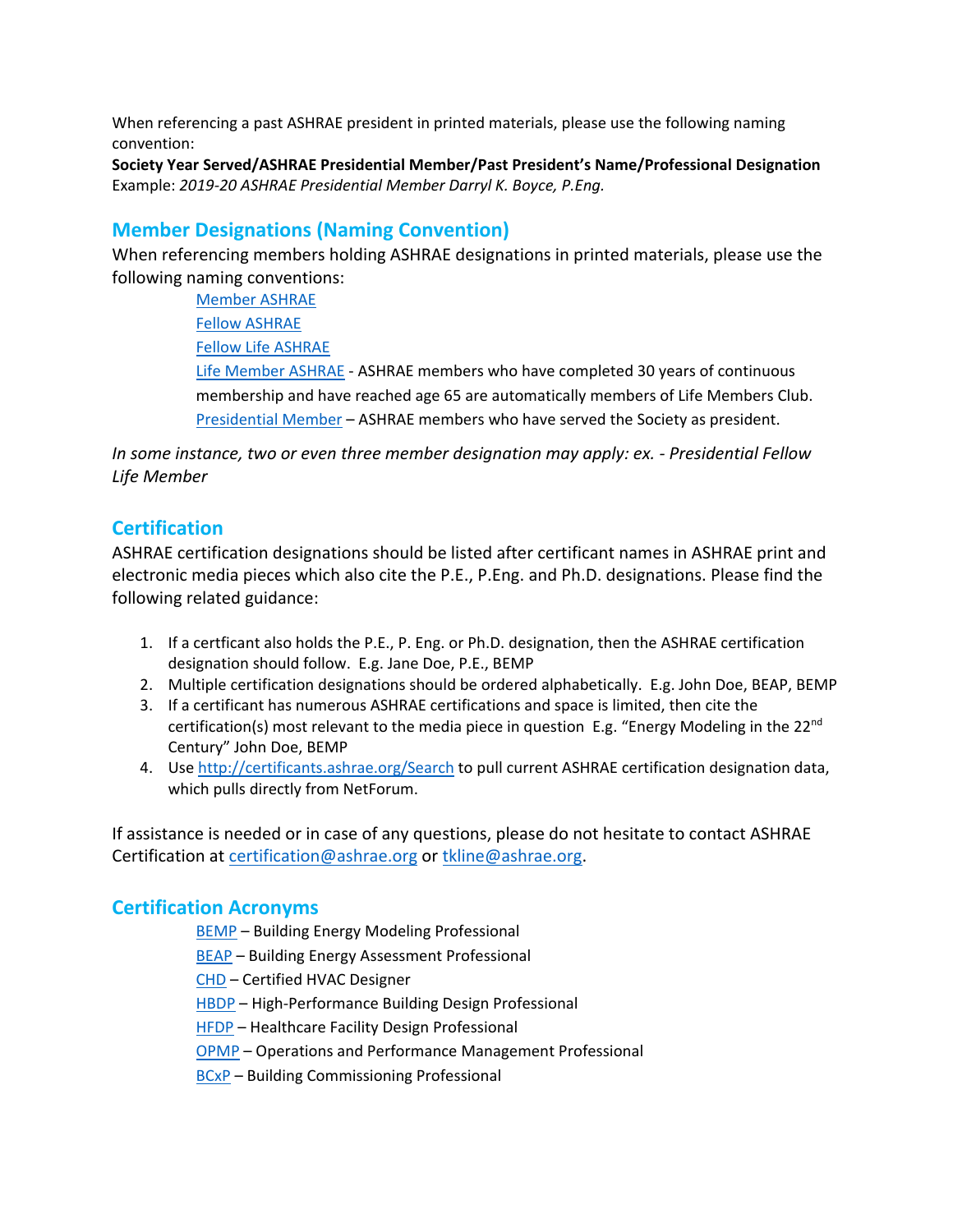#### **Degrees**

Degrees, member grades, designations and certifications can be used in author and instructor bylines. Example: "John Smith is a certified ASHRAE Building Energy Modeling Professional (BEMP)." Ph.D., D.Sc., or other equivalent doctoral-level degree (some Europeans use Dr.lng.) *ASHRAE does not list degrees at the bachelor or master's degree level in printed materials*

# **Professional Engineer Designations/Qualifications/License**

P.E. – Professional Engineer - U.S. P.Eng. – Professional Engineer - Canada is P.Eng. Eng. – Professional Engineer - Quebec province EUR ING – Professional Engineer – Europe Ing. – Professional Engineer - Spanish C.Eng. – Chartered Engineer - United Kingdom FREng – Chartered engineer who is also a fellow – United Kingdom *ASHRAE marketing will reserve the option to limited designations in printed materials* 

# **ENERGY Star®, LEED®, Building EQ® and BACnet**™ **References**

When writing **ENERGY STAR** or **LEED**, the name must always be in capital letters. **Building EQ** should be referred to as **Building Energy Quotient** and shortened to Building EQ after the first instance. Upon the first mention of ENERGY STAR, LEED or Building EQ, the registered symbol must be present directly after the name and always in superscript without a space between the word and symbol.

#### **ENERGY STAR**

ENERGY STAR certification is given by the U.S. Environmental Protection Agency and recognizes a specific year of energy performance.

Example: *ENERGY STAR certified building A. Building B earned EPA's ENERGY STAR certification.* 

#### **LEED**

*LEED Certified* describes the certification process, general term for all certification levels. *LEED Certified* describes a project that has been certified to the base level.

LEED rating systems: "Project A was certified under the LEED for New Construction rating system." The rating system does not have to be mentioned at the first reference to certification but should be included somewhere in the article.

LEED is an internationally recognized green building certification system. It is NOT a standard.

#### **Building Energy Quotient**

ASHRAE's Building EQ Program boosts building performance.

Building EQ Assessment refers to the In Operation or As Designed evaluation of a building. Building EQ Portal provides a quick energy analysis that benchmarks a building's energy performance, assists in the preparation of an ASHRAE Level 1 Energy Audit which provides actionable recommendations, and includes an IEQ survey with additional information to improve a building's energy performance.

Building EQ Performance Score is the rating a building receives which is shown at the top of the portal. Building EQ Label Report is the visual representation of the Building EQ performance score. Free for